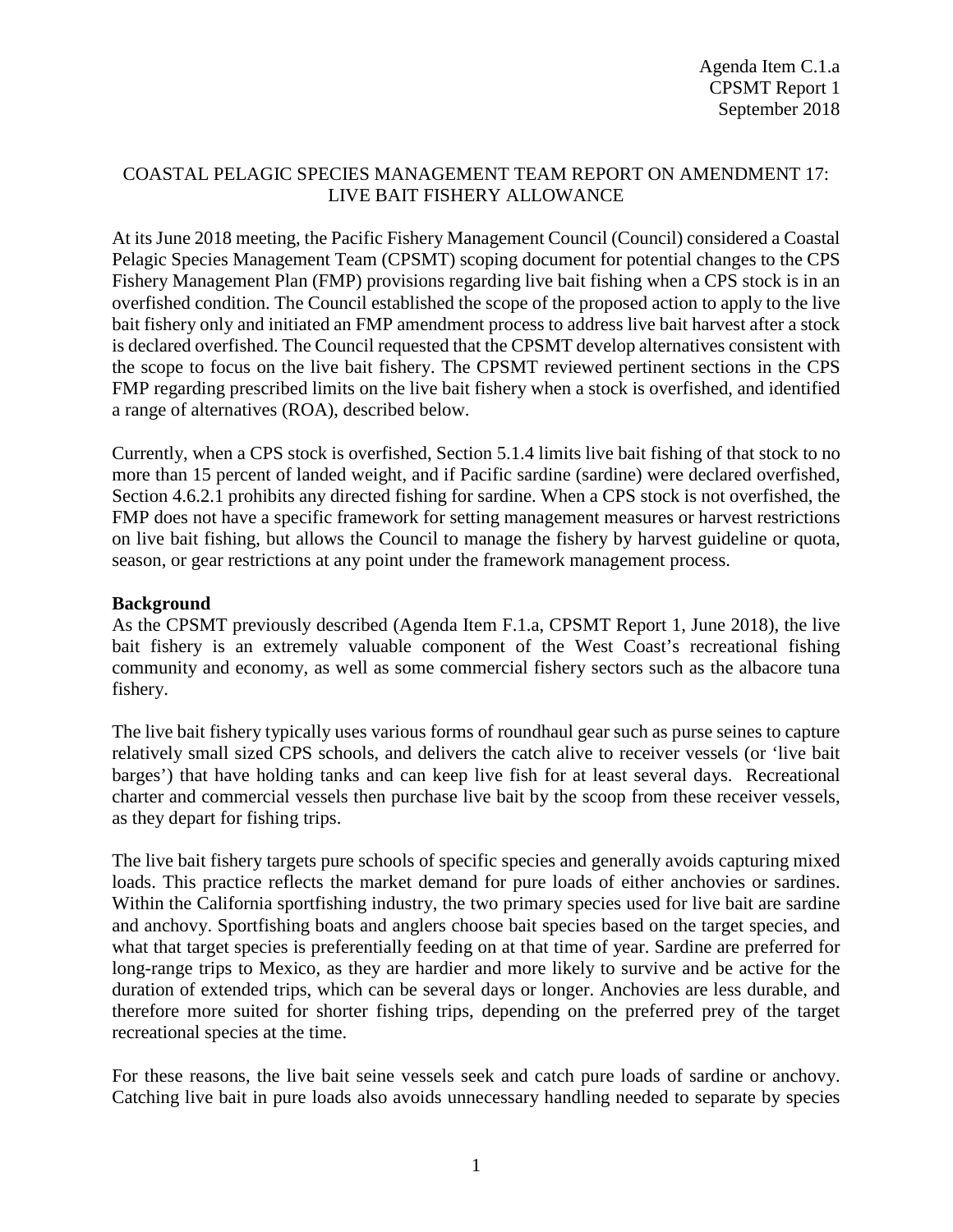and allows flexibility in sales by placing species in separate receivers. Although sportfishing boats may carry both species in bait tanks if target species call for it, generally bait are caught, cured (acclimated while kept in receivers pending delivery), and sold separately.

In Washington, the live bait fishery targets anchovy, and similar to the California live bait fishery, serves economically significant recreational fisheries, as well as the commercial albacore tuna fishery. After capture, anchovy are held for live sale in dockside net pens. State regulations prohibit targeting sardine in state waters (0-3 miles), allowing only incidental landings which may not exceed 20 percent of the total landing weight. Therefore the only opportunity to target sardine is in the directed limited entry purse seine fishery, outside of state waters.

Currently in Oregon a small commercial beach seine operation supplies CPS and other bait for recreational anglers, of which some is live bait, including sardine and anchovy. Provisions have been in place since 2009 for a live bait fishery for anchovy to supply the commercial albacore tuna fishery, but to date there has been no activity.

### **Alternatives and Impacts**

To develop appropriate and applicable alternatives for consideration for this action, the CPSMT reviewed current live bait fishery operations, practices and needs, as well as the June 2018 Council guidance and the Purpose and Need statement (Agenda Item F.1.a, CPSMT Report 1, June 2018), which describes allowing Council discretion in selecting management measures as needed, when a CPS stock is overfished:

The purpose of the action is to provide the Council the ability to set incidental catch allowances or allow directed fishing in the live bait fishery with consideration of variables such as stock status, stock mixing, and fishery priorities during each management cycle or under a developed rebuilding plan without being restricted to predetermined limits. The proposed action is needed because the current prescribed fishery management measures in Chapter 5 of the FMP for when a stock is overfished limits the ability of the Council to determine on a case by case basis the appropriate catch levels that will reduce mortality and discard potential, while still allowing for the continued prosecution of other important CPS fisheries.

Based on this review, the CPSMT determined that the ROA is appropriately represented by a no action alternative and one action alternative. In part, the rationale is that the live bait fishery currently relies on the capture of relatively pure schools of the target species. Therefore, potential alternatives based on a variation of incidental restrictions would have the same impact to the industry as the existing 15 percent allowance. Additionally, because all landings regardless if they were taken at different levels of incidental capture or as directed, they would be accounted for against the applicable total harvest limit, making analysis of impacts to the stock similar as well.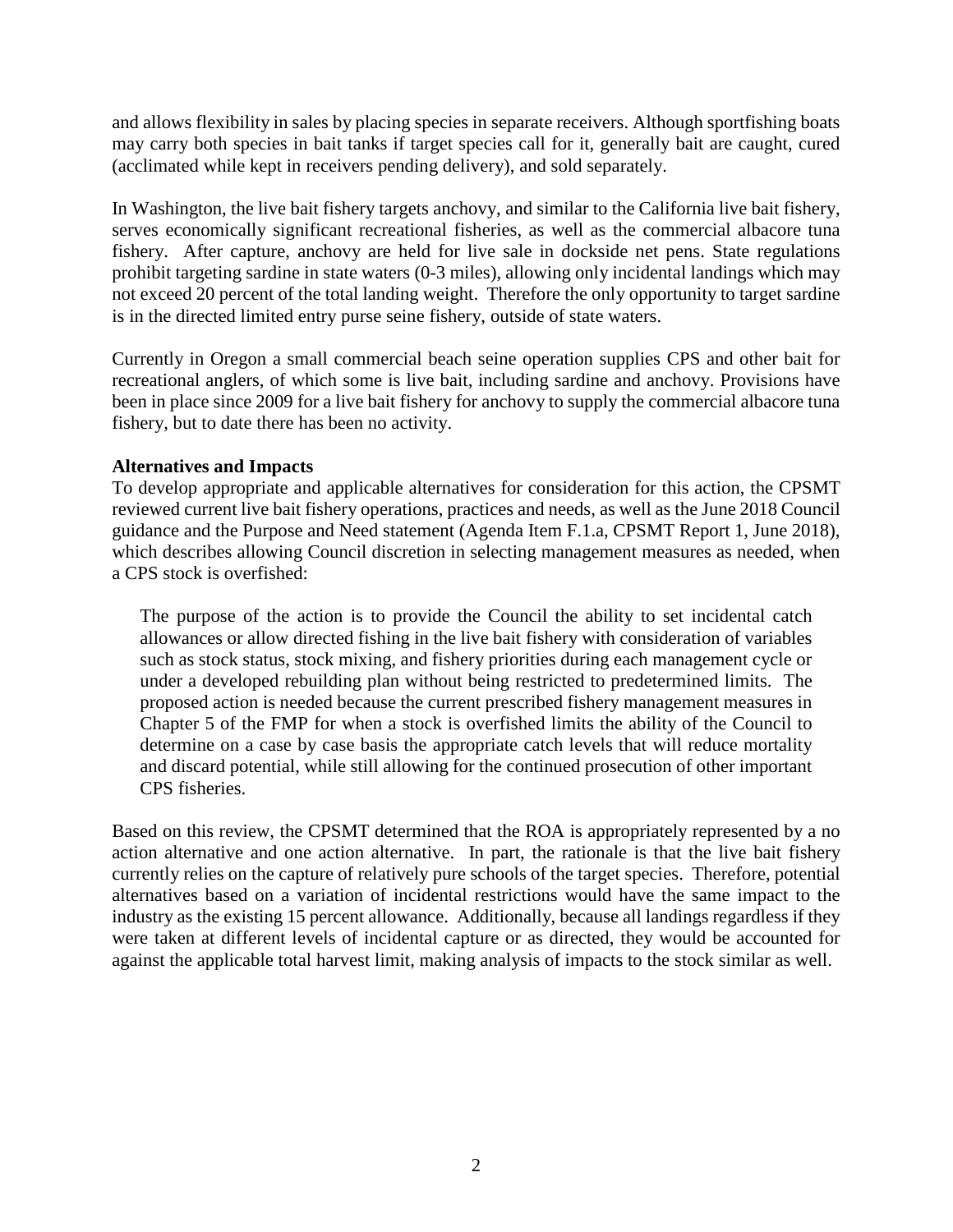The CPSMT proposes the following range of alternatives:

## Proposed Alternatives

**No Action Alternative 1, Status quo**: This alternative would maintain the current regulatory approach for live bait fishing, including the FMP provision that restricts live bait fishing to a 15 percent incidental allowance when a stock is in an overfished condition. Live bait landings would still be accounted for and would count against the annual catch limit. The live bait industry would be able to target pure or mixed loads as they wish, unless a stock were to be declared overfished. In that case, the 15 percent incidental landing limit would apply to all CPS live bait fishing. The Council and NMFS would still have the authority to apply management measures as needed, when a stock is overfished and when it is not.

**Alternative 2, Remove Prescribed Live Bait Restrictions in the CPS FMP**: This alternative would remove the predetermined incidental allowance for live bait fishing when a CPS stock is in an overfished condition. Landing limits and other management measures would be established by the Council and NMFS as part of a rebuilding plan or when setting management measures when a stock is overfished. The process to determine appropriate catch levels and associated management measures would be similar to how the Council has set catch levels for the past four years for sardine while it has been below CUTOFF value of 150,000 metric tons. [1](#page-2-0)

The Council is required to minimize fishing mortality on an overfished stock to the extent practicable and to undertake a rebuilding program, which for CPS may be implicit to the harvest control rule or explicit. The intent of this action is not to prevent the Council from undertaking any measure authorized under the CPS FMP that may be necessary to manage the live bait or other commercial fisheries under normal procedures or any conditions if the need arises. For example, the FMP already states that the live bait fishery could be managed by harvest guideline or quota, season, or gear restrictions at any point under the framework management process. Additionally, actively managed CPS stocks have an implicit rebuilding plan through the use of the CUTOFF term that reduces harvest rates at low biomass levels and provides a buffer for the spawning stock. Further, as has been the case with sardine, the Council has taken additional management measures to reduce mortality and discards.

With the closure of the directed sardine fishery since 2015, the CPSMT has annually provided the Council with recommendations on annual catch limits (ACL) levels based on projections and needs of other fishery sectors, including live bait and incidental catch limits for other commercial CPS fisheries. These recommendations considered current fishery operations and potential levels of stock mixing, and have allowed other commercial CPS fisheries to continue while still limiting the harvest of sardine well below the levels necessary to prevent exceeding the overfishing limit, and therefore presumably allowing rebuilding to occur when ocean conditions are favorable. The CPSMT foresees a similar process – evaluating fishery sector needs while considering resource status and providing recommendations to the Council for setting landing limits.

<span id="page-2-0"></span><sup>&</sup>lt;sup>1</sup> The CUTOFF value is a sardine biomass estimate below which directed fishing is closed. The Pacific sardine directed fishery has been closed since 2015, with only incidental allowances, live bait, tribal harvest, small scale, and other minor sources of mortality allowed. Total annual landings have been in the 100mt – 500mt range, with ACLs of 7,000mt – 8,000mt, intended to account for all sources of mortality.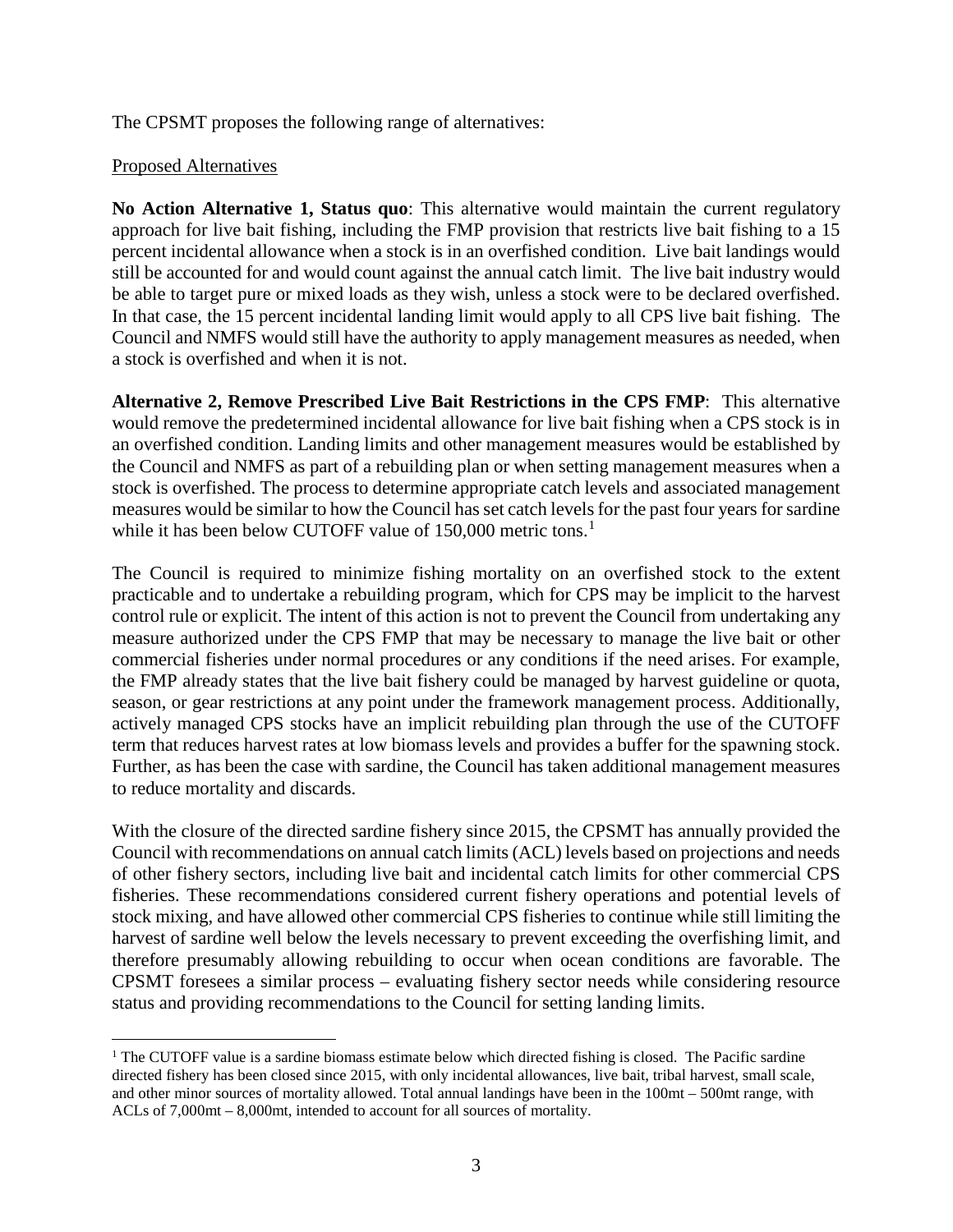The CPSMT recognizes that this alternative does not assume that under all scenarios allowing directed harvest by the live bait fishery would be an appropriate management measure. The Council has been able to account for the management uncertainty associated with the catch in this sector to date, although certain stock sizes or total harvest levels may not make directed harvest a feasible option. However, the CPSMT does see scenarios where management measures could continue to appropriately account for directed harvest when a stock is in an overfished condition.

### Impacts of Alternatives

**No Action Alternative 1, Status quo**: If a CPS stock were to be declared overfished, the CPS FMP dictates that live bait fishing for that stock will be restricted to a 15 percent incidental allowance regardless of what the total allowable harvest level is determined to be for that year. Based on current live bait fishing practices this would result in a de facto closure of live bait fishing for that particular stock. Therefore, if and when a stock became overfished, maintaining status quo could result in negative economic impacts to the live bait fleet as well as to the recreational, charter and commercial fishing operations that depend on clean loads of live bait. The live bait fishery would have to either sell mixed loads, which are considered less desirable by the recreational fleet, or would have to segregate live bait catches, which increases mortality and decreases durability of the live fish.

During 2015, anglers in California took over 727,000 saltwater fishing trips aboard charter or party boats, also known as commercial passenger fishing vessels (CPFV), and spent \$163 million on charter trip-related expenditures in the state (NMFS 2017). The total value-added trip impacts of recreational boat fishing in 2015 in California exceeded \$243 million, while total trip and durable good expenditures exceeded \$1 billion. The 2017 coastwide commercial albacore tuna fishery was valued at \$38.9 million (PFMC 2018).

Should this alternative result in reduced availability of sardine for live bait, the effects of this change can be substantial, as sardine currently constitute at least 75 percent of the catch reported by live bait haulers and used by California sportfishing boats, and specifically, is the preferred bait for long-range multi-day trips to Mexico. The impact of limits on sardine for live bait would also be felt in Oregon's beach seine operations that provide sardine for recreational fishermen. In Washington, the effects would be limited, but the live bait and commercial albacore tuna fisheries would be significantly impacted should anchovy become overfished and directed harvest not be allowed.

**Alternative 2, Remove Prescribed Live Bait Restrictions in the CPS FMP**: The economic impacts of this alternative would depend on the specific management measures adopted by the Council and NMFS during those fishing years while a stock is in an overfished condition, while any potential impacts to the stock would be similar to the no action.

The potential impacts to the applicable stock itself would likely be similar to the no action alternative, because all landings are subject to the ACL, regardless of whether the species is landed as part of a directed fishery or as incidental catch. The total allowable harvest of the stock would be the same whether the live bait fishery is limited to incidental harvest or not.